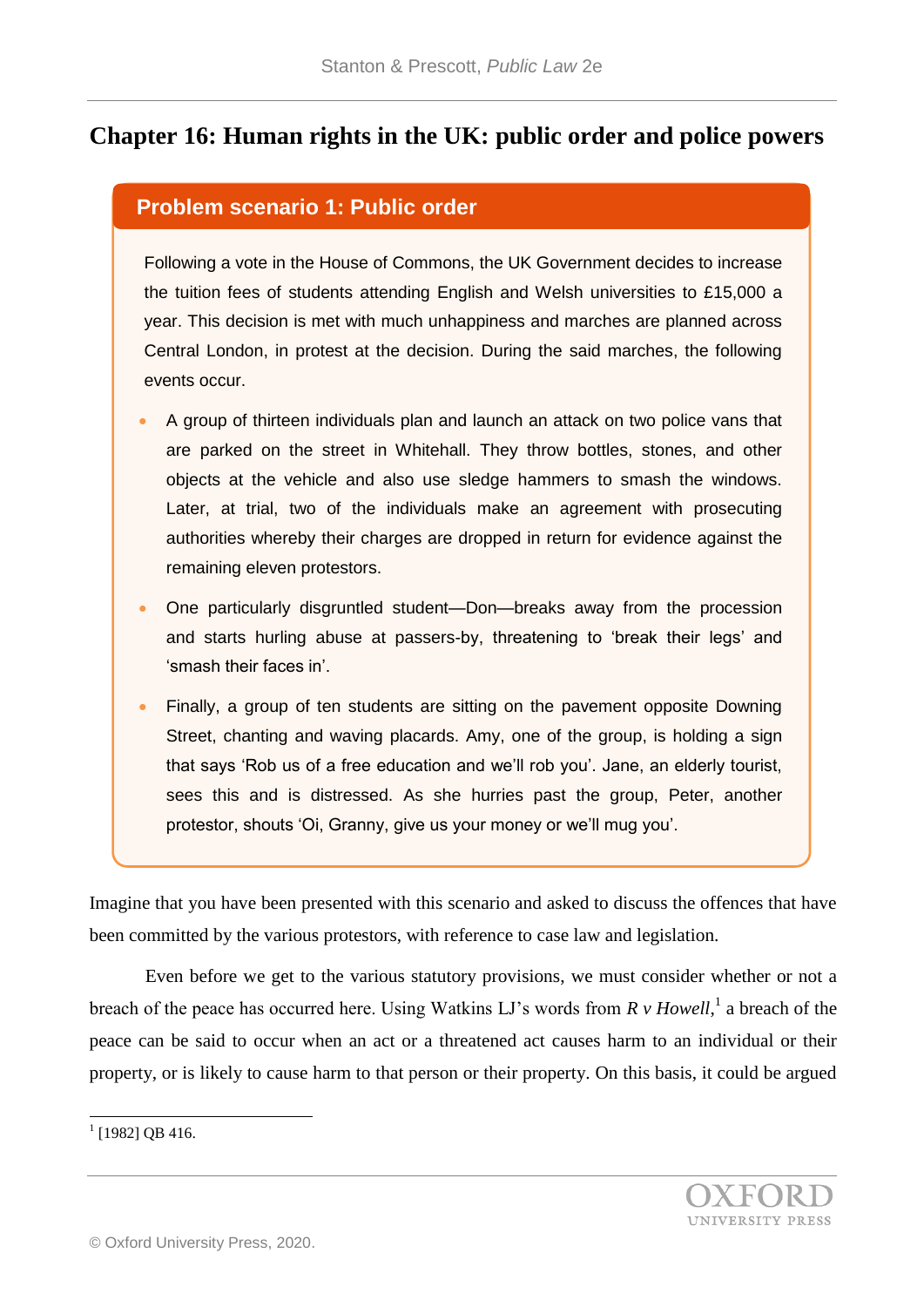that each of the three scenarios in the problem scenario involve a breach of the peace: the group of thirteen individuals attacking the police vans; Don's abuse to passers-by threatening to 'break their legs' and 'smash their faces in'; and Peter's threatened attack on Jane to the effect that he would mug her if she did not give him some money. Each of these scenarios involves either action or threatened action that causes harm or that would be likely to cause harm. As the discussion, below, will show, however, legislative reform in the area of public order has meant that each of these specific offences is more suitably dealt with under statutory provisions. We look at each party in turn.

#### (1) **Thirteen individuals**

The thirteen individuals who attacked two police vans by throwing stones and other objects at the vehicle and using sledge hammers to smash the windows could potentially be convicted of committing a riot. As per section 1 of the 1986 Act, there are at least twelve individuals acting violently towards a common purpose (ie destruction of the police van), and it would be a reasonable view to hold that a person of reasonable firmness, present in the vicinity of the police vans, would fear for their safety. On this basis, the individuals could serve as much as ten years in prison or receive a fine.

It is significant, though, that—at trial—two of the protestors have their charges dropped in exchange for evidence against the other eleven individuals. This significance is linked to the number of people allegedly committing the offence; there are now fewer than twelve—the number required for the offence of riot. Relevant to this issue is the case of *R v Mahroof,<sup>2</sup>* in which only one man was convicted (and two acquitted) of the offence of violent disorder. Whilst, as the Court of Appeal noted, 'there [was] evidence before the jury that there were three people involved in the criminal behaviour', it was not necessarily those listed on the indictment.<sup>3</sup> The individual, therefore, was convicted under section 4. Our situation here, however, is slightly different insofar as there would be evidence before the jury that thirteen individuals took part in the attack on the police vans, this evidence also potentially showing that the two individuals whose charges have been dropped were a part of that group. Keeping in mind the words of the Court of Appeal in *Mahroof*, therefore, the jury could still potentially find the eleven individuals guilty of taking part in a riot.

<sup>&</sup>lt;sup>2</sup> (1989) 88 Cr App R 317.<br><sup>3</sup> (1989) 88 Cr App R 317, 321.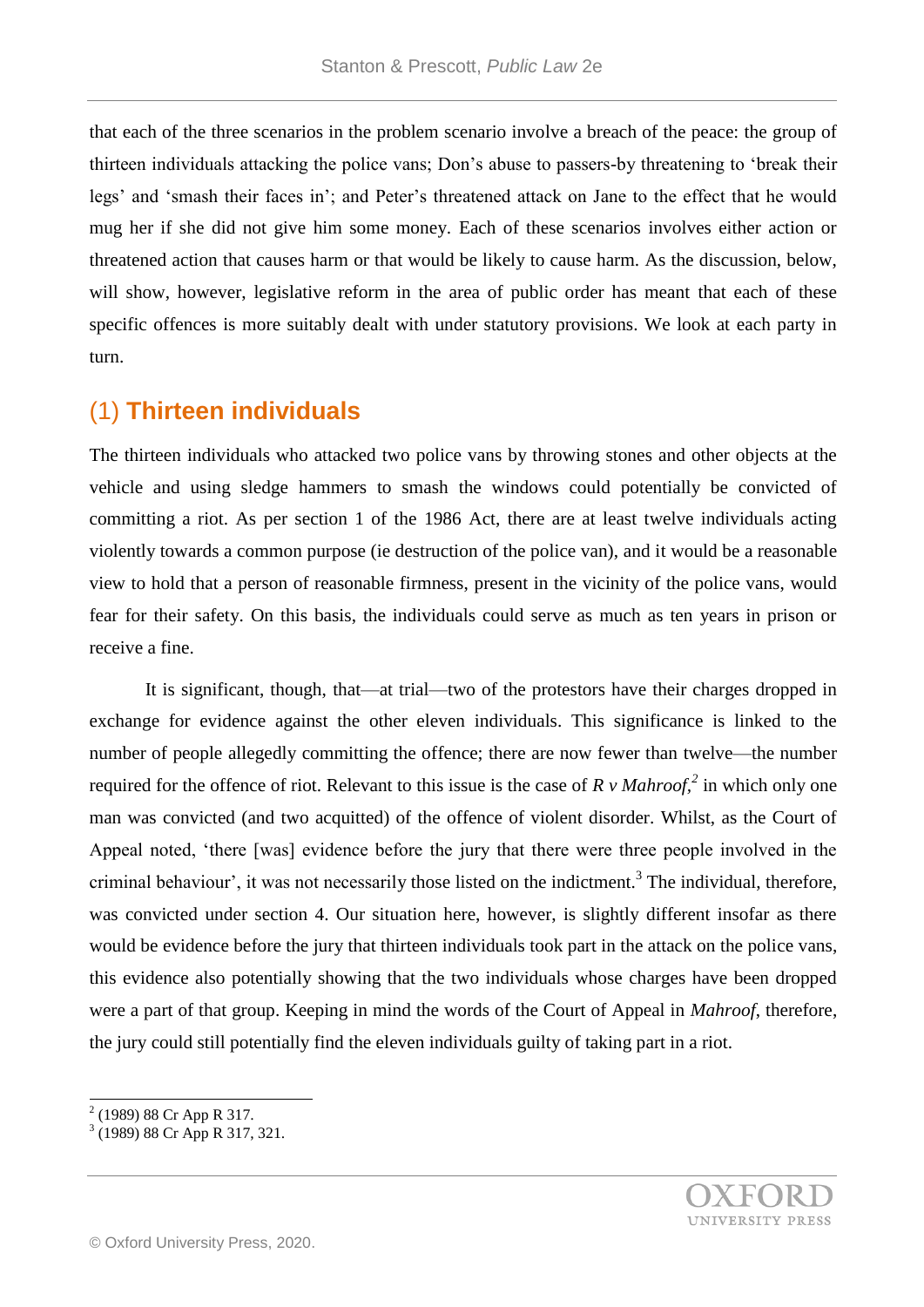# (2) **Don**

Don breaks away from the main march and begins hurling abuse at passers-by, threatening to 'break their legs' and 'smash their faces in'. We are perhaps given insufficient information here. If Don makes these threats towards specific individuals or groups of people, then his words might suffice to bring him within section 4 or 4A of the 1986 Act; that directness being sufficient—with the other particulars—to satisfy those offences. If we interpret his behaviour, however, as general disruption, with these threats being offered to the public generally, then section 5 is more likely to be relevant. Indeed, in *R* (on the application of Owusu-Yianoma) v Chief Constable of Leicestershire,<sup>4</sup> an individual's alcohol-fuelled shouts and disruption came within section 5.

### (3) **Amy and Peter**

Amy is holding a sign that says 'Rob us of a free education and we'll rob you'. The sign is not necessarily aimed at any specific individual, but is instead designed to convey the message of their demonstration to passers-by generally. On this basis, section 5 of the Public Order Act 1986 contains the most relevant offence. This states that '[a] person is guilty of an offence if he—(a) uses threatening or abusive words or behaviour, or disorderly behaviour, or (b) displays any writing, sign or other visible representation which is threatening or abusive, within the hearing or sight of a person likely to be caused harassment, alarm or distress thereby'. Since Amy's sign includes a threat to rob, it could arguably fall within paragraph (b) of this offence. It is not necessary to show that any individual, walking along Whitehall, was actually harassed, alarmed, or distressed by Amy's placard, but—pursuant to Treacy LJ's judgment in *R (on the application of Owusu-Yianoma) v Chief Constable of Leicestershire*—it suffices to show that the sign was displayed within the sight of a person likely to be harassed, alarmed, or distressed. Given that this demonstration was taking place on a busy street, in Central London, it is not inconceivable to think that such an individual would be in the vicinity.

Peter's actions are more serious than Amy's. He singles out a passer-by (Jane, who is an elderly tourist) and shouts at her: 'Oi, Granny, give us your money or we'll mug you'. On the basis that his words are aimed at a particular individual, these words could bring Peter within the offence contained in section 4 of the Public Order Act 1986. His threatening words are directed at a specific



 4 [2017] EWHC 576 (Admin).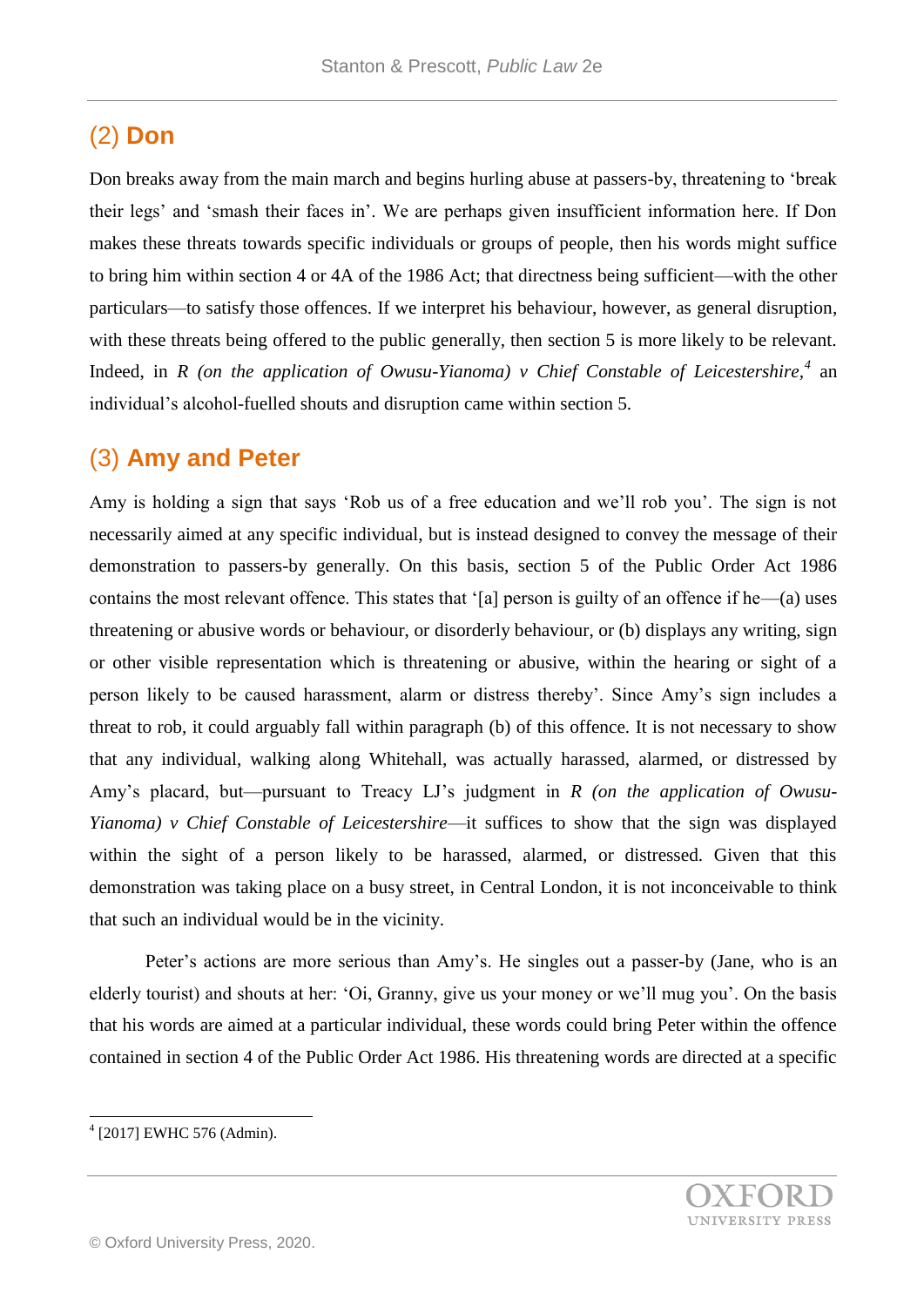individual and could be taken as intending to cause Jane to believe that immediate unlawful violence will be used against her.

#### **Problem scenario 2: Police powers**

Donald is on his way home from work. Wearing a baggy grey hoodie, black jeans, and blue trainers, he carries a plastic bag from the shop where he works containing some items he bought on his lunch break. To get home, Donald has to walk through a part of town that is notorious for its crime rate and for the presence of drug dealing gangs. Carrying out a routine patrol of the area, PC Smith and WPC Jones catch sight of Donald. Knowing the area and not liking his scruffy appearance, they approach Donald and ask him to stop 'for a chat'. Donald does so, reluctantly. The police officers say to Donald 'We're carrying out a routine patrol of the area and we'd like to search your bag, we have good reason to suspect that you are carrying stolen items'. At this point, Donald becomes aggressive. He pushes the officers out the way and attempts to walk off, refusing the requests to search his bag. Straight away WPC Jones grabs Donald and says, 'You'd better come with us, hadn't you?' When Donald asks why, PC Smith responds, 'I think you know why; you're nicked, mate'.

Once at the police station, Donald is thrown straight away into a cell without any further information. While Donald is in detention, PC Smith and WPC Jones drive to his house. Approaching the door, they hear muffled gunshots and a number of screams. They kick the door in and enter hurriedly, to find a teenage boy (Donald's son) watching an action film on the television. Realising that their suspicions of a violent crime are misplaced, PC Smith and WPC Jones turn to leave. As they do they spot an unmarked bag of DVDs and CDs in the hall, still in the wrappers and with the prices on. Suspecting these to have been stolen, the officers seize the bag and return to the station. It later transpires that the bag of DVDs and CDs were the result of Donald's son's recent trip to the shops.

Imagine that you have been presented with this scenario and asked to critically evaluate the actions of PC Smith and WPC Jones.

There are a number of points for discussion with regard to this scenario. We look at the various issues in turn.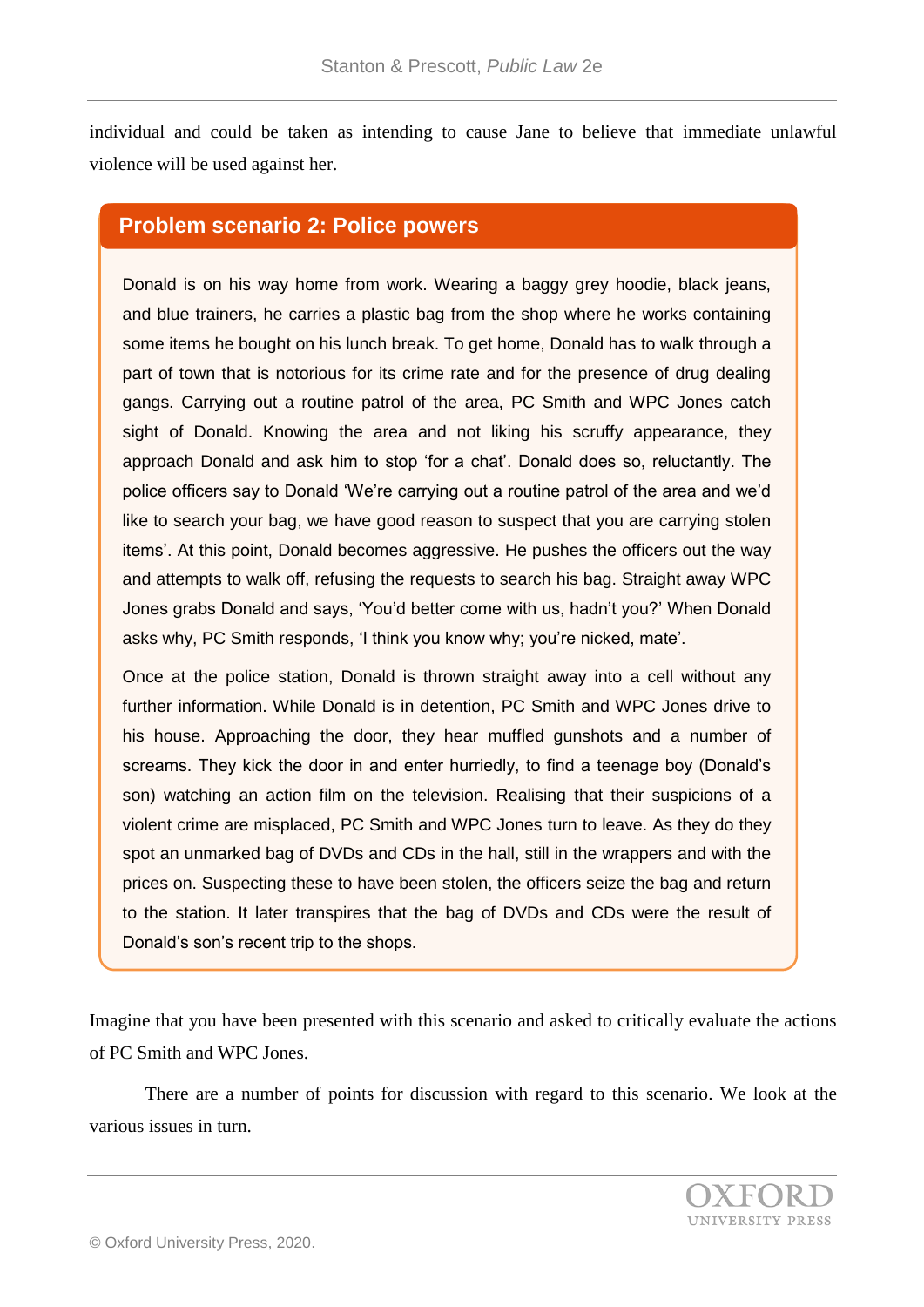## **(1) Stop and search**

On the facts of the problem scenario as they stand, any reasonable suspicion that PC Smith and WPC Jones have is somewhat questionable. Code A of the Codes of Practice makes clear that 'there must be an objective basis for that suspicion based on facts, information and/or intelligence which are relevant to the likelihood that the object in question will be found . . . [it] can never be supported on the basis of personal factors'.<sup>5</sup> Donald is stopped largely on the basis of his appearance, factors which are subjective, rather than objective. Indeed, '[a] person's physical appearance' is noted in Code A as being a basis on which reasonable suspicion cannot be legitimately founded. There could arguably be grounds, therefore, to question the lawfulness of his stop and search.

One thing we might consider is whether it would make a difference if a fellow police officer had given PC Smith and WPC Jones a tip-off that an individual fitting Donald's description was walking through the area. The answer to this is yes. Code A also makes clear that if 'the police have information or intelligence which provides a description of a person suspected of carrying an article for which there is a power to stop and search<sup> $,6$ </sup> then this can legitimately form the basis of a reasonable suspicion.

# **(2) Arrest**

Under section 24 of PACE, the police have the power to arrest, without a warrant, anyone they have reasonable grounds for suspecting to have committed an offence. The requirement of reasonable suspicion is, again, notable in this regard. As the judgment in O'Hara explains, this is an issue involving both subjective and objective questions. PC Smith and WPC Jones 'must have formed a genuine suspicion' in their minds that Donald was carrying a bag of stolen goods, but there must also be objectively reasonable grounds for the suspicion.<sup>7</sup> It could be argued that PC Smith and WPC Jones have the requisite reasonable suspicion on the basis that Donald starts acting aggressively when a bag-search is mentioned. He also pushes the officers and attempts to walk off, refusing the requests to search his bag. Subjectively, his specific behaviour can be regarded as suspicious, whilst his refusal to show the officers his bag and attempts to walk off might objectively be seen as actions to hide something.

 5 PACE Codes of Practice, Code A, paras 2.2 and 2.2B.

 $<sup>6</sup>$  Ibid.</sup>

<sup>&</sup>lt;sup>7</sup> [1997] AC 286 at 298.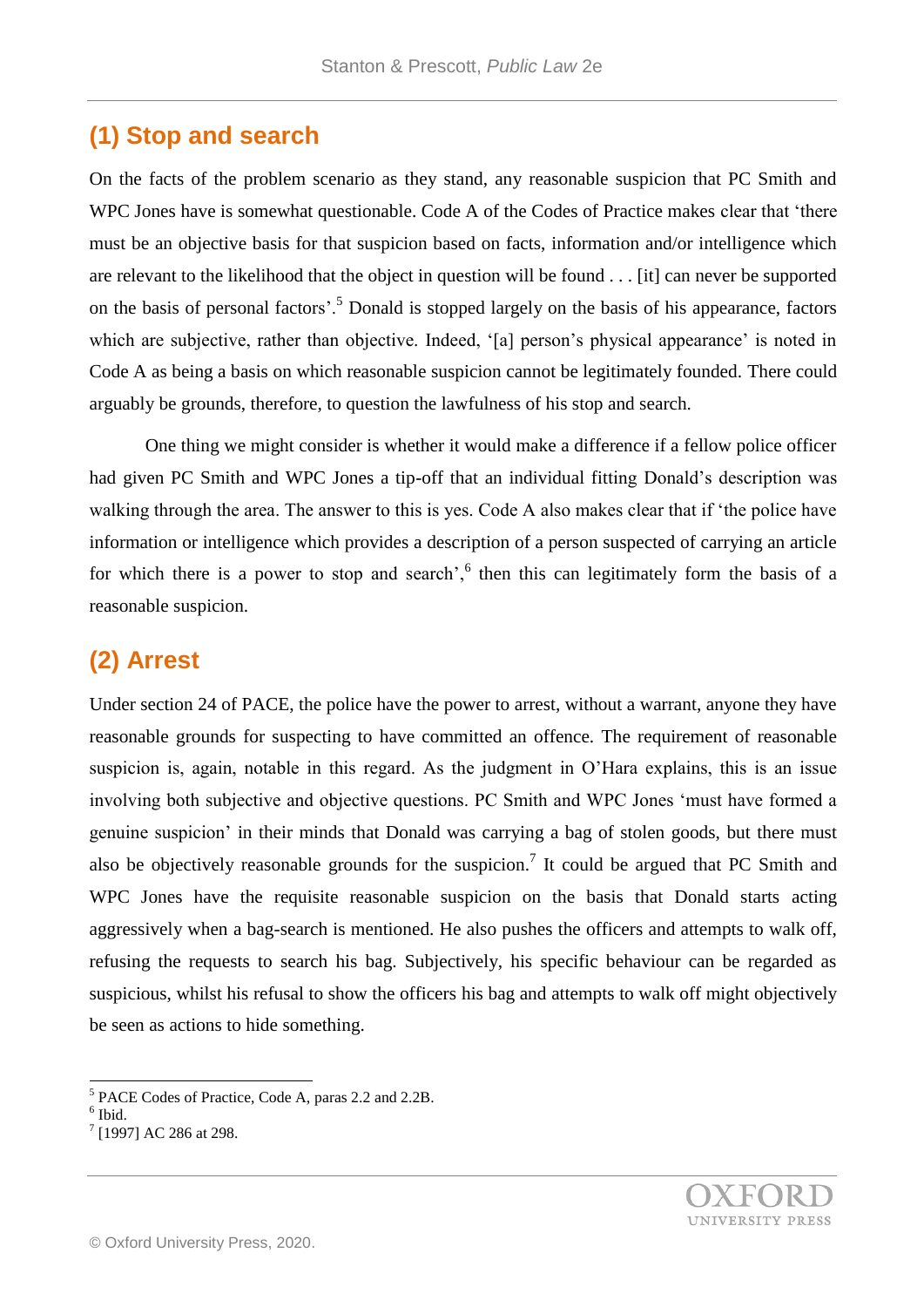The main problem with Donald's arrest, however, relates to the requirement in section 28(1) of PACE, which states that 'arrest is not lawful unless the person arrested is informed that he is under arrest as soon as is practicable after his arrest'. This is supplemented by section 24(3), which adds that 'no arrest is lawful unless the person arrested is informed of the ground for the arrest at the time of, or, as soon as is practicable after, the arrest'. When PC Smith simply tells Donald 'you're nicked, mate', this fails to satisfy the statutory requirement. Donald must be told of the offence of which they suspect him having committed. On this basis, the arrest could be argued as unlawful.

### **(3) Entry, search, and seizure**

Following Donald's arrest, PC Smith and WPC Jones' arrival at and entry to Donald's house would initially be argued as founded on the power set out in section 18 of PACE. This permits entry on to an arrested person's property, provided the police officers have 'reasonable grounds for suspecting that there is on the premises evidence, other than items subject to legal privilege, that relates' either to that particular offence, or to some other similar or connected offence.<sup>8</sup> Similar to the case of *R (on the application of TL) v Surrey Police*, a court could find that the lack of urgency in this instance might mean that a section 8 search, with a warrant, would be preferable. Indeed, in Badham, the court made clear that section 18 is an immediate search power, not one to be exercised later.

Upon their arrival, however, PC Smith and WPC Jones hear muffled gunshots and screams, hence kicking the door in and barging in quickly. On this basis, their actual entry could be justified under section 17 of PACE, which permits entry 'to save life or limb of an individual in the property', this being reasonably justified by what the officers heard whilst outside the property. Upon realising, however, that the gunshots and screams were from an action film on the television, PC Smith and WPC Jones did the right thing in moving to leave the property, their entry under section 17 no longer be justified.

Finally, with regards to the DVDs and CDs that PC Smith and WPC Jones remove from the property, if entry were to be justified under section 18 then the items could be seized pursuant to

l



 $8$  Section 18(1) of PACE.

<sup>&</sup>lt;sup>9</sup> [2017] EWHC 129 (Admin) [73].